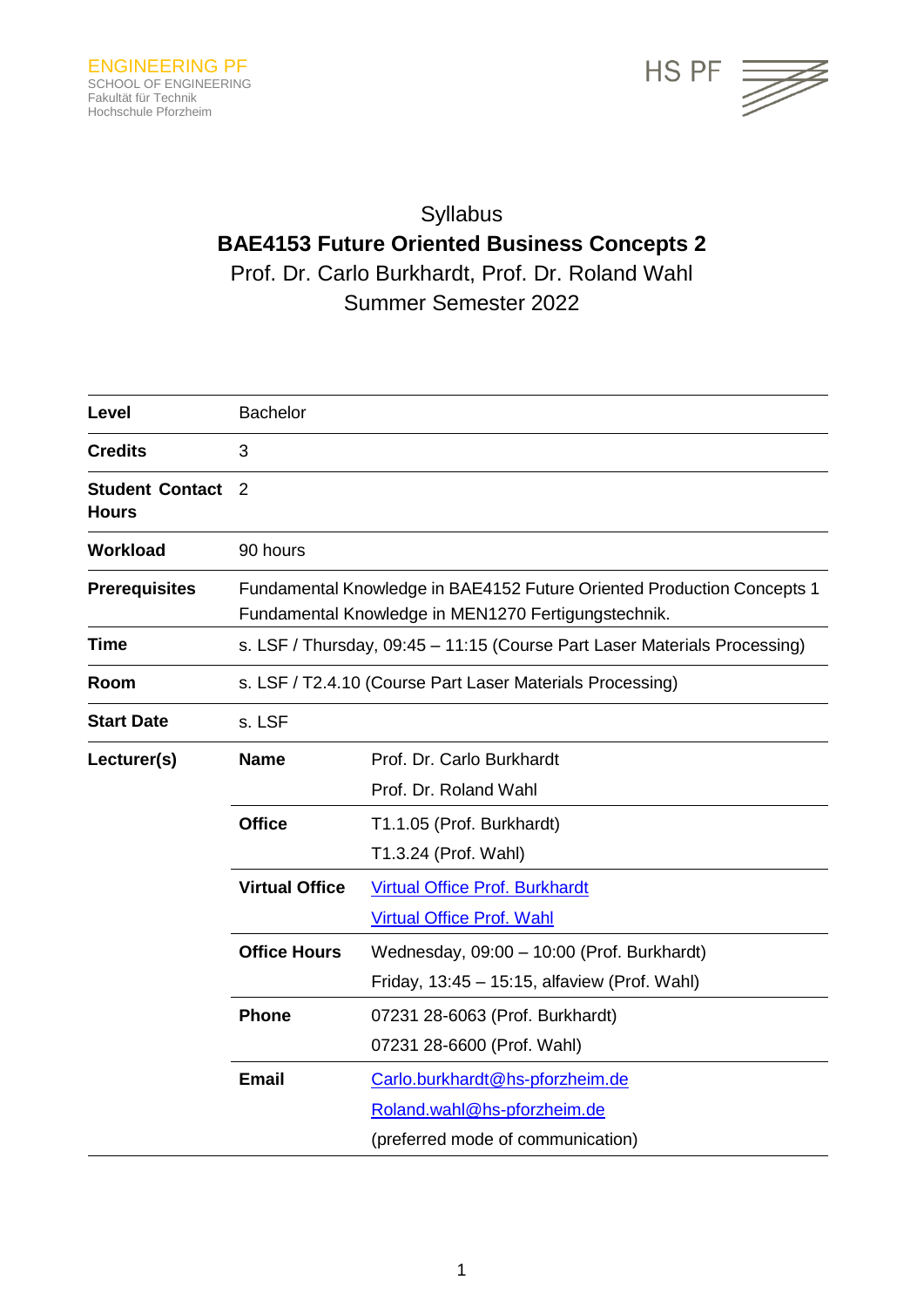## **Summary**

## **The course consists of 2 parts: Part "Additive Manufacturing" – Lecturer Prof. Burkhardt (see descriptions below) Part "Laser Materials Processing" – Lecturer Prof. Wahl (see descriptions below)**

## **Course part: Additive Manufacturing**

The course – a combination of lecture, workshops and case studies - provides an advanced knowledge in Additive Manufacuring.

Since the market launch of AM systems in the 1990s, they have been used for the production of single pieces or small series with a steadily increasing tendency. This is mainly due to the fact that the AM does not require any tools or moulds. Since the 3D file serves as a direct template for the component, the manufacturing process can be accelerated considerably. With increasing complexity of the component, through extended form or function, the use of AM becomes even more important. Complex designs, which can only be manufactured with conventional systems with a great deal of effort, can usually be realized many times more easily with AM systems..

Measured by sales figures and media reports, AM of metals is in a phase of hypes. The volume of AM equipment sold for metals in 2016 was an estimated USD 540 million, with growth of 18% predicted for the coming years. The consumables market was 2016 approximately USD 120 million, with further growth of 15% expected here as well. The metal AM market is distributed as follows: 38% in the USA, approx. 20% in Europe with a focus on Germany, followed by China and Japan with approx. 10% each. This distribution clearly shows that the use of additive manufacturing, contrary to the prevailing trend, is shifting production back to economic areas with higher personnel costs.

In addition to the predicted growth rates, current investments of well-known companies show the importance of metallic 3D printing in future production. The US Start Up Desktop Metal, for example, secured a financing of approx. 300 million USD with a participation of Google Ventures and BMW . With the acquisition of Arcam and Concept Laser, General Electric secured access to AM technology and invested approximately USD 1.4 billion. Siemens and Airbus announce that they will continue to focus more intensively on 3D printing in the future. The voestalpine Group is also increasingly concentrating on the research and development of new powder materials and has set up its own research center in Düsseldorf for this purpose.

In this context, the lecture intends to provide a comprehensive guidance to understand existing additive manufacturing methods to identify possible applications, existing boundaries and hindrances as to evaluate where additive manufacturing is a possible, cost effective alternative manufacturing method to existing systems.

#### **Course part: Laser Materials Processing**

The course – a combination of lecture and case studies - provides an advanced knowledge in Laser Materials Processing.

**Please be prepared for changes in the form of the lecture due to the COVID-situation. This could be:**

- **In the first and the last week of the lecture: Presentation could be held via conferencing-software (e.g. Alfaview).**
- **Other regular lecture hours could be given via video-presentation (links would be found in the E-learning-course).**

**Participants should sign in to the E-learning-course of this lecture (no inscription key required) because actual informations will be given at semester-start via E-mail to all participants of this course.**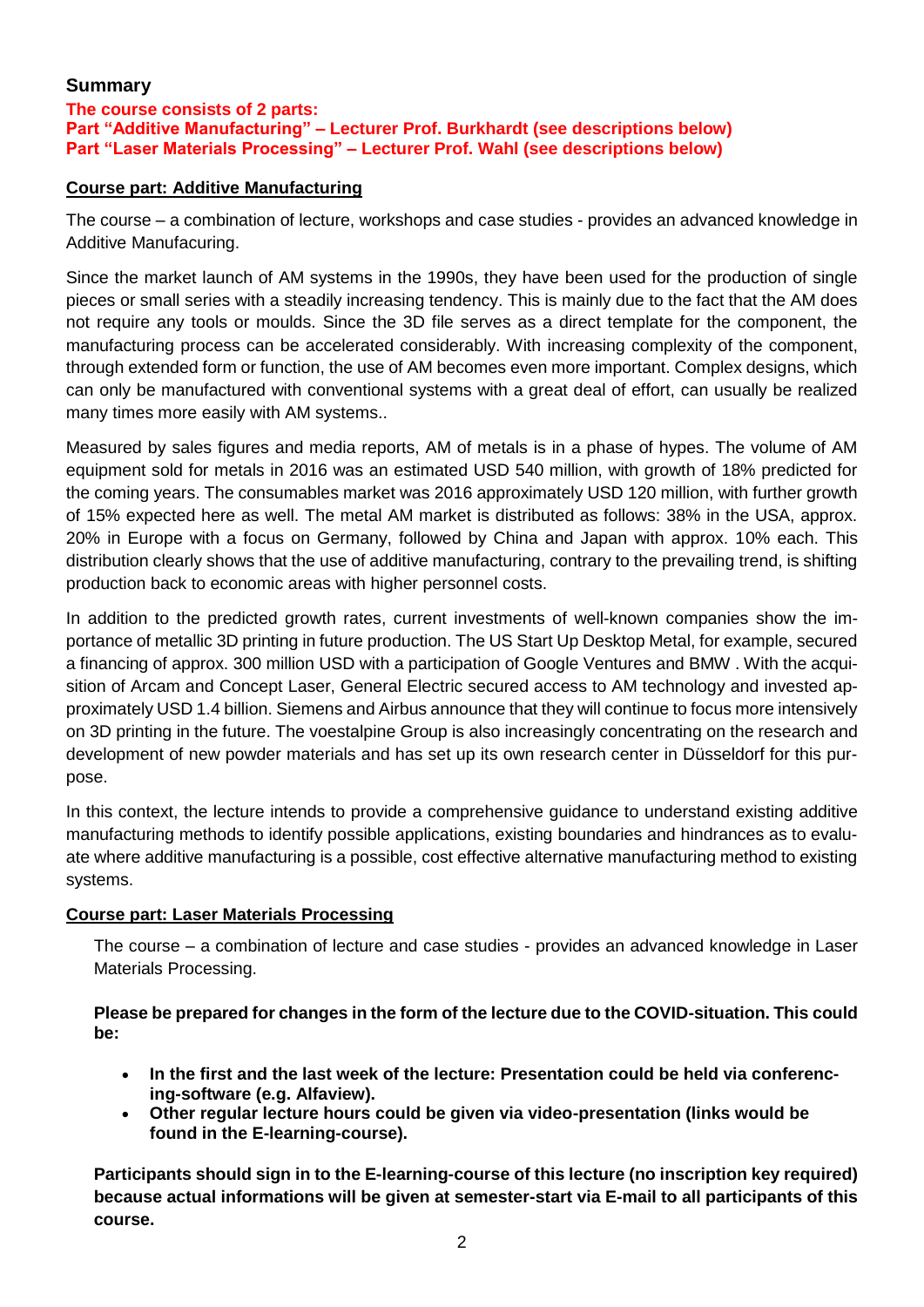## **Outline of the Course Course part: Additive Manufacturing**

- Overview Additive Manufacturing (AM) Methods
- Metal AM
- Comparison of AM methods with respect to tolerances, material properties and cost effectiveness
- AM manufacturing and value chain considerations
- Quality Assurance in AM
- AM Case and design study

#### **Course part: Laser Materials Processing**

- Fundamentals: Laser beam sources for materials processing, beam characteristics, beam transport via fibers, focusing.
- Laser materials processes: Welding, brazing, cutting, hardening, cladding, drilling, marking. All laser materials processes are described in their function, attainable results and application examples.
- Machineries for laser materials processing: Laser materials processes often allow high feed rates in manufacturing. To take advantage of this in applications in production often advanced machinery has to be employed. Contemporary advanced machinery is described (e.g. robots with scanners or sensors).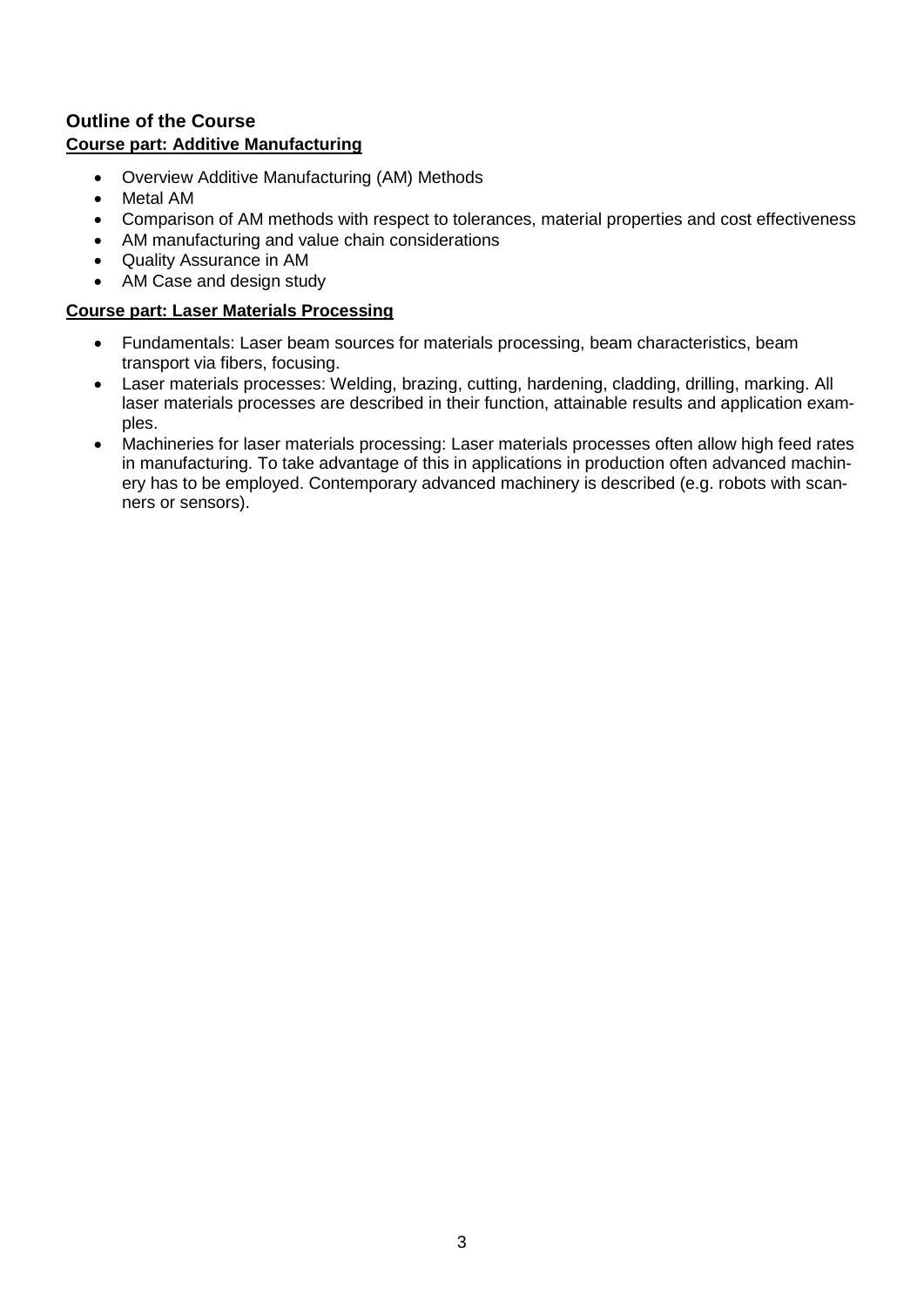# **Course Intended Learning Outcomes and their Contribution to Program Intended Learning Outcomes / Program Goals**

# **Course part: Additive Manufacturing**

|            | <b>Learning Objective</b>                                                                                                                    | <b>Contribution</b>                                                                                                                                             |
|------------|----------------------------------------------------------------------------------------------------------------------------------------------|-----------------------------------------------------------------------------------------------------------------------------------------------------------------|
| 1.1        | Students demonstrate key knowledge in Technical Ba-<br>sics.                                                                                 | Transfer theoretical knowledge of AM in real applica-<br>tion cases.                                                                                            |
| 1.2        | Students demonstrate key knowledge in Mechanical En-<br>gineering                                                                            | Transfer theoretical knowledge of AM into machining<br>and production concepts, case study.                                                                     |
| $1.3 \mid$ | Students demonstrate key knowledge in Business Ad-<br>ministration.                                                                          | Use advanced concepts like Business Model Canvas<br>etc. in order to evaluate                                                                                   |
| 3.         | Students are able to apply analytical and critical thinking<br>skills to complex problems.                                                   | Transformation and adaptation of AM concepts in fu-<br>ture oriented production environments.                                                                   |
| 4.         | Students are able to develop business ethics-based<br>strategies and are able to apply them to typical business<br>decision-making problems. | International and global effects on the strategy and the<br>organization of value chains are considered from<br>ethical and social responsibility perspectives. |
| 5.1        | Students demonstrate their ability to express complex is-<br>sues in writing.                                                                | Working out of tasks and case studies, and of a term<br>paper                                                                                                   |
| 5.2        | Students demonstrate their oral communication skills in<br>presentations and lectures.                                                       | Working out and presentation of tasks and case<br>studies in front of the class                                                                                 |
| 6.         | Students show that they are able to work successfully in<br>a team by performing practical tasks.                                            | Working out of tasks and problems and presentation<br>of the solutions in teams                                                                                 |

# **Course part: Laser Materials Processing**

|     | <b>Learning Objective</b>                                                                  | <b>Contribution</b>                                                                                                                                                                         |
|-----|--------------------------------------------------------------------------------------------|---------------------------------------------------------------------------------------------------------------------------------------------------------------------------------------------|
| 1.1 | Students demonstrate key knowledge in Technical Basics.                                    | For comprehension of theoretical and practical<br>contents of the lecture, knowledge of technical ba-<br>sics is essential. Has to be demonstrated during<br>course.                        |
| 1.2 | Students demonstrate key knowledge in Mechanical Engi-<br>neering.                         | For comprehension of application concerned con-<br>tents of the lecture, knowledge of mechanical engi-<br>neering is essential. Has to be demonstrated dur-<br>ing course.                  |
| 1.3 | Students demonstrate key knowledge in Business Admin-<br>istration.                        | Knowledge in Business Administration is essential<br>for an understanding of the presented cost im-<br>provements through future oriented laser pro-<br>cesses and machinery in production. |
| 3.  | Students are able to apply analytical and critical thinking<br>skills to complex problems. | Transformation and adaptation of advanced laser<br>materials processes and machineries in future ori-<br>ented production environments.                                                     |
| 5.1 | Students demonstrate their ability to express complex is-<br>sues in writing.              | The examination is in written form and in English<br>language. The standard is of advanced level. Thus<br>the students have to demonstrate these abilities.                                 |
| 5.2 | Students demonstrate their oral communication skills in<br>presentations and lectures.     | The lecture is presented in English. Students ques-<br>tions during lecture have to be formulated in eng-<br>lish. That's a moment to demonstrate oral abilities<br>in english.             |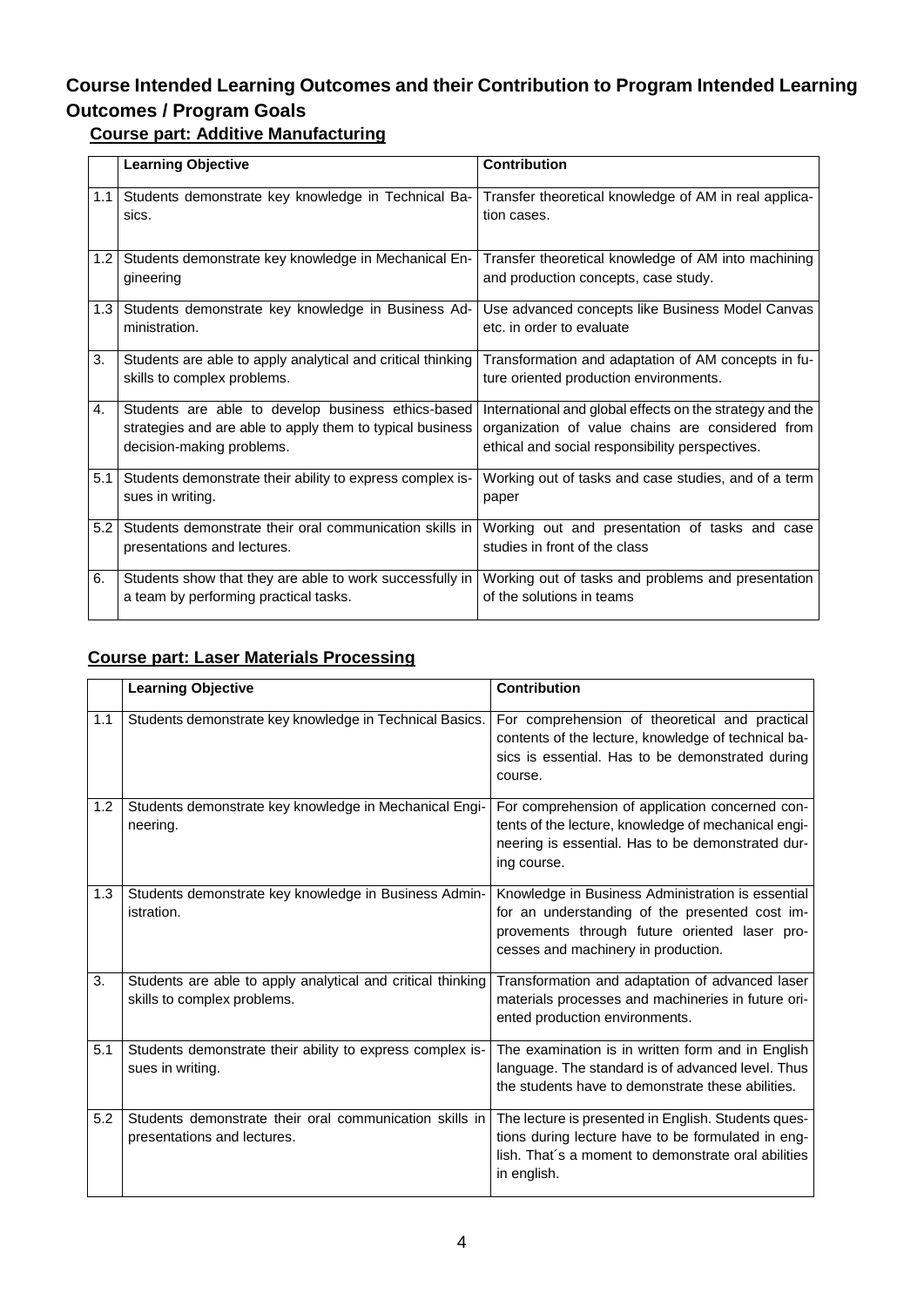# **Teaching and Learning Approach Course part: Additive Manufacturing**

The teaching and learning approach is based on 3 didactical methods:

The theoretical key knowledge and the basic concepts are thought at the lecture. The students gain the methodology and the guidance to know and to implement the introduced concepts and tools. Questions and comments of the students are welcome during the lecture.

After the lecture the students should reflect and sum up the content of the lecture based on course materials provided.

The theoretical knowledge is enlarged and converted into a practical role by workshops and case studies. An active participation in class is an important part of the teaching and learning approach. The students can always communicate with the instructor and get support and advice by talking or mailing.

#### **Course part: Laser Materials Processing**

The teaching and learning approach is based on 3 didactical methods:

The theoretical key knowledge and realized practical applications in production are taught in the lecture. The students gain the methodology and the guidance to know and to implement the introduced contents. Questions and comments of the students are welcome during the lecture. After the lecture the students should reflect and sum up the content of the lecture based on course material provided.

The students can always communicate with the instructor and get support and advice by talking or mailing.

## **Literature and Course Materials**

Class handouts will be available in the LMS.

## **Assessment**

There is a written **exam** at the end of the semester.

Grading, based on exam results:

'Sehr gut' represents exceptional work, far above average.

'Gut' represents good work, above average.

'Befriedigend' represents average work.

'Ausreichend' represents below average work with considerable shortcomings.

'Mangelhaft' is just exceptional work in the wrong direction or with unacceptable shortcomings.

## **Course part: Additive Manufacturing**

Basically, the following requirements will be graded each separately, and on that basis an average grade per person will be built by the professor:

Active general participation during lectures, and especially in brainstormings, workshops, and case studies.

Individual roles prepared and actively performed in group(s) during workshops and case studies, as defined by and agreed with the professor.

Individual or group voluntary activities/ presentations, as required by or agreed with the professor – as far as reasonably possible.

Maximum 2 lectures (90 minutes each) missed during the course. More absence must be agreed with the professor and be compensated.

#### **Course part: Laser Materials Processing**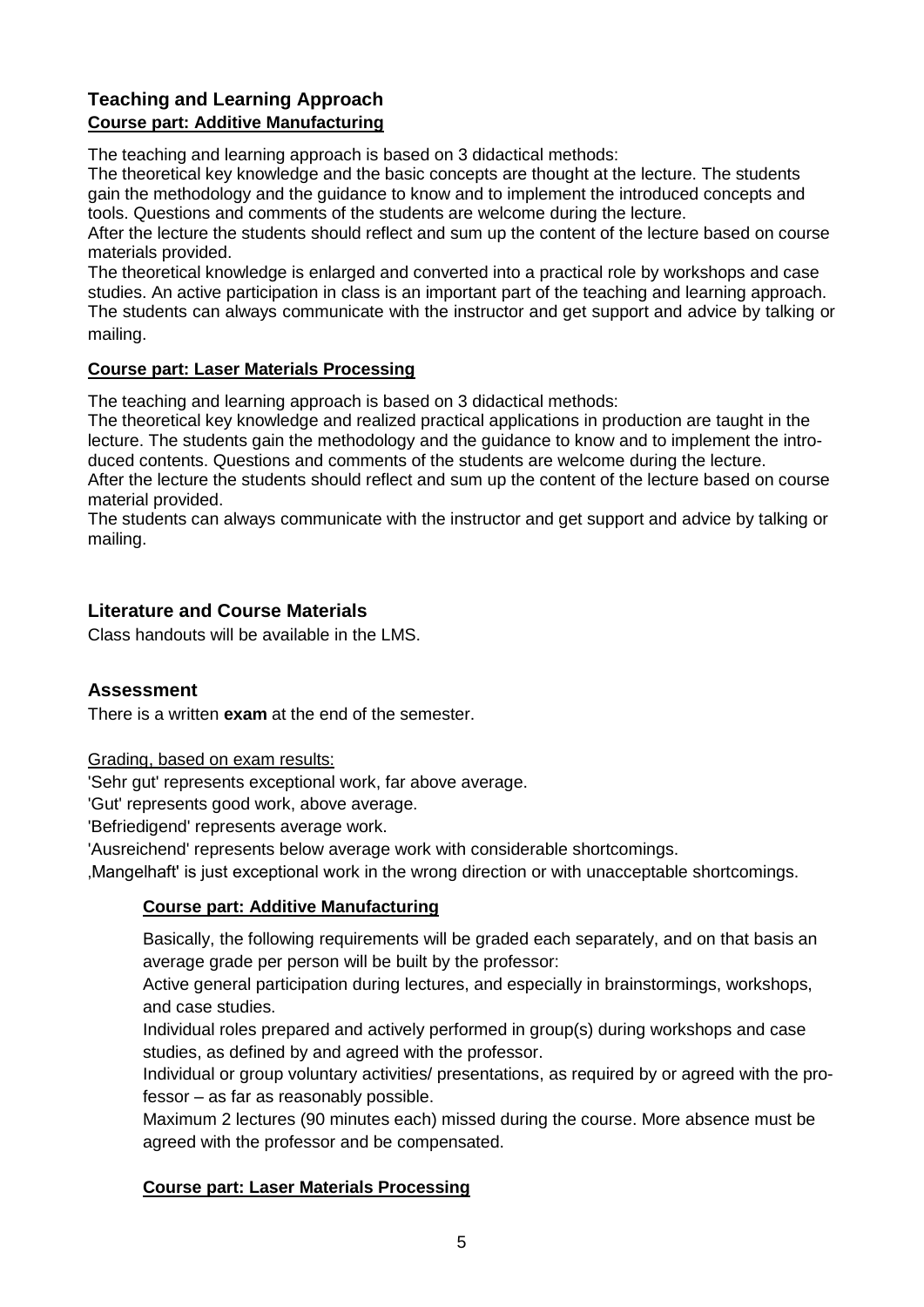Basically, an individual grade per person will be built by the professor on base of the written answers in the exam. Schedule

# **Schedule Course part: Additive Manufacturing**

| <b>Date</b> | Theme                              |
|-------------|------------------------------------|
| Lecture 1   | Topic Introduction                 |
| Lecture 2   | AM methods for polymeric materials |
| Lecture 3   | AM methods for metals              |
| Lecture 4   | AM manufacturing chain/value chain |
| Lecture 5   | AM quality assurance               |
| Lecture 6   | Indirect metal AM                  |
| Lecture 7   | Case Study                         |
| Lecture 8   | Exam preparation, Q&A              |

Changes tba

## **Course part: Laser Materials Processing**

| <b>Date</b>                                                                                     | Theme                                                                                      |
|-------------------------------------------------------------------------------------------------|--------------------------------------------------------------------------------------------|
| Lecture 1                                                                                       | Topic Introduction. Danger potentials of laser beams.                                      |
| Lecture 2                                                                                       | Beam quality and focusing of laser beams                                                   |
| Lecture 3                                                                                       | Elements for guidance and focusing of laser beams. Absorp-<br>tion at metals and plastics. |
| Lecture 4                                                                                       | Laser machinery types for future oriented production con-<br>cepts                         |
| Lecture 5                                                                                       | Laser welding (1)                                                                          |
| Lecture 6                                                                                       | Laser Welding (2), Laser cutting                                                           |
| Lecture 7<br>$\bigcap_{n=1}^{\infty}$ and $\bigcap_{n=1}^{\infty}$ and $\bigcap_{n=1}^{\infty}$ | Laser drilling, marking, deposition welding, hardening                                     |

Changes tba

## **Academic Integrity and Student Responsibility**

N/A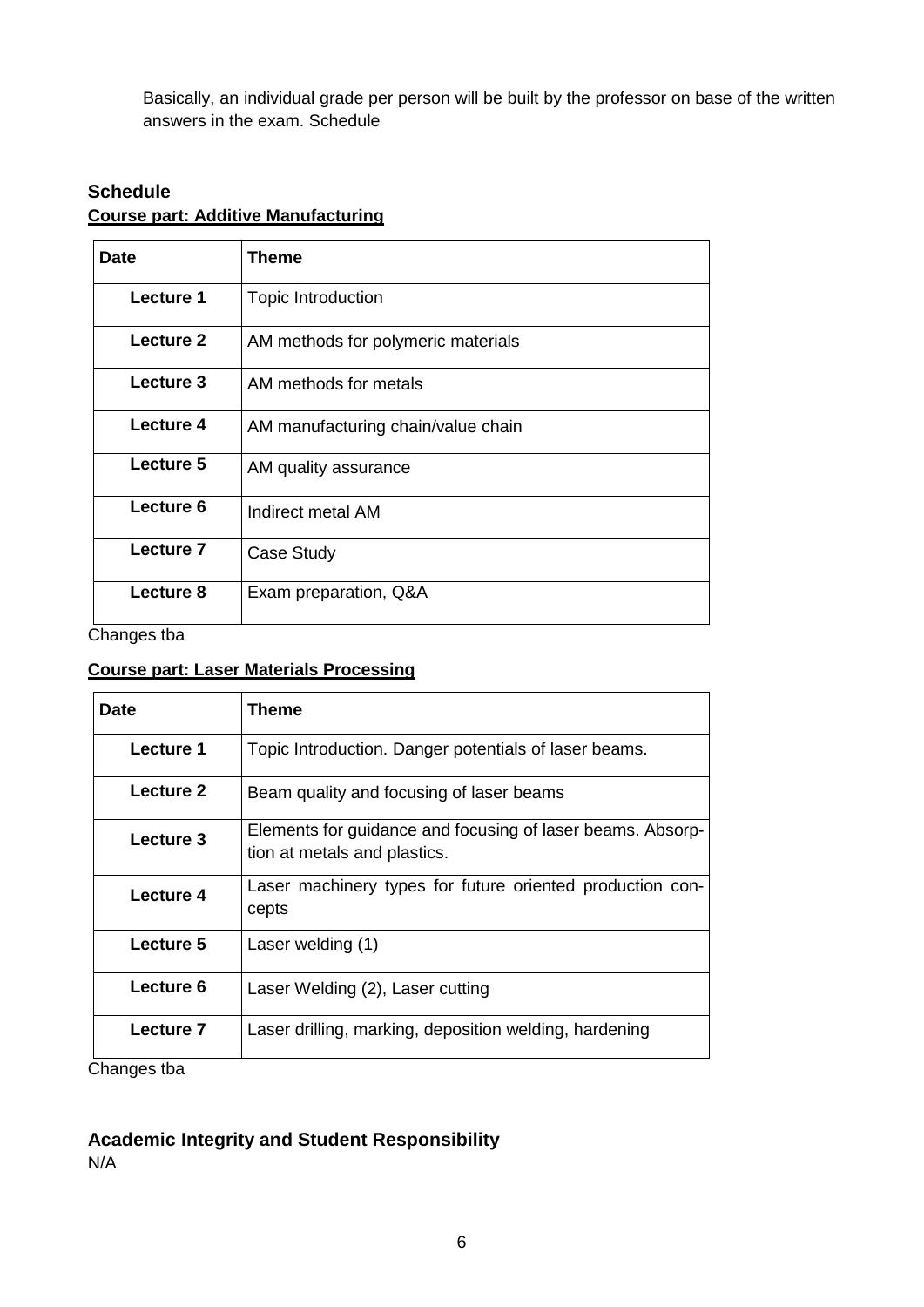# **Teaching Philosophy Course part: Additive Manufacturing**

In the classes we consider the important concepts, models, principles and phases of strategic and operational management and apply them on a real world situation. I will assist you to develop a selfcontained strategic thinking, based on the acquired basic skills, and to evaluate the opportunities and the threats of different strategies and management methods. When not understanding a learning step, you should pose a question during the lesson. I want to support every student who is committed to take the required knowledge and to pass the exams successfully.

## **Course part: Laser Materials Processing**

To give an introduction into a new field of High-Tech which was not mentioned before during the candidates study, like here the field of laser materials processing, the presented lesson should always come along with lessons in lecture style. Following this philosophy of mine, my contents of this course are subsequently presented in lectures.

Nevertheless, the successful participation at this lecture should enable the students to use the acquired knowledge in later practical use cases in production as well as in development. Therefore, all lecture contents are presented oriented to typical use cases in the students later business lives.

## **Additional Information**

**Language:** English

## **Course part: Additive Manufacturing**

Further details to be announced via e-learning (sign in and check regularly)

#### **Course part: Laser Materials Processing**

Further details to be announced via e-learning (sign in and check regularly)

#### **Learning objectives:**

Objectives:

Students have knowledge of important properties of laser beams for effective laser materials processing, especially focussability and beam quality.

Students have knowledge of the basic principles of laser beam guidance, forming and focussing under production circumstances.

Students have knowledge of the processing techniques for the most important and common laser materials processes.

Students have knowledge of important and advanced concepts of employing laser technology in very efficient and cost saving ways in production, e.g. beam-splitting, scanning, robot-scanner-combinations.

Way to reach objectives:

The lecture intends to provide a comprehensive guidance to understand existing laser materials processing devices, machinery and processes.